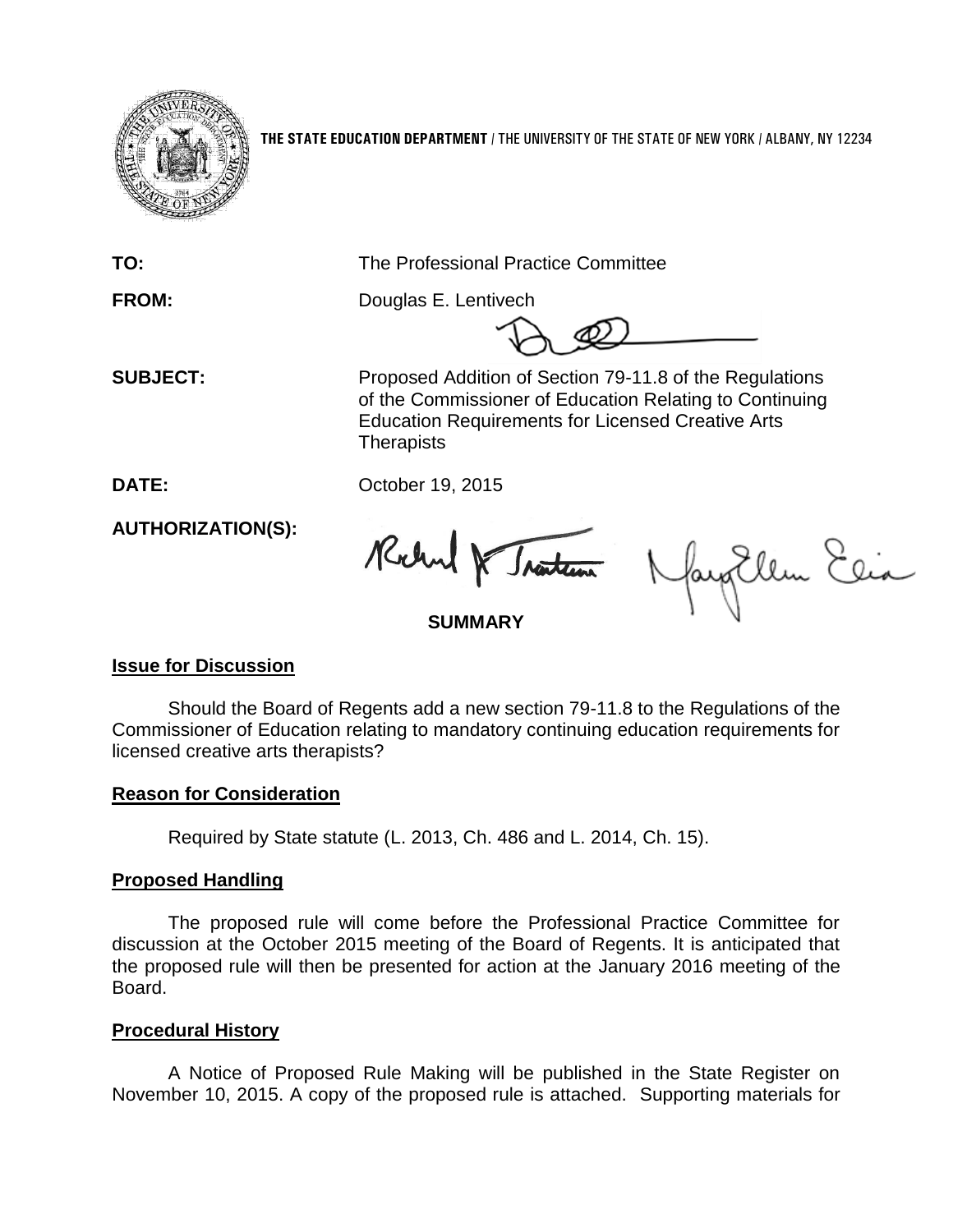the proposed amendment are available upon request from the Secretary to the Board of Regents.

#### **Background Information**

Section 8412 of the Education Law, as added by Chapter 486 of the Laws of 2013, requires licensed creative arts therapists to complete 36 hours of mandatory continuing education when registering to practice in New York State, effective January 1, 2017. In order to implement the requirement for continuing education in a timely manner, the law was amended by Chapter 15 of the Laws of 2014 to authorize the Department to promulgate and adopt regulations necessary to implement the law prior to its effective date.

The proposed rule establishes mandatory continuing education requirements and standards for the Department's approval of continuing education providers. The proposed rule requires each licensed creative arts therapists to complete 36 hours of continuing education during each three-year registration period. The proposed rule provides a phase-in period in which licensees, whose next registration period is during the first three years after January 1, 2017, will be required to complete only one hour of mandatory continuing education for each month in the registration period after January 1, 2017.

The proposed rule defines acceptable continuing education subjects and other types of educational activities that the Department will accept to satisfy the required continuing education requirements. Acceptable continuing education must contribute to the professional practice of creative arts therapy and must be offered by a provider approved by the Department, based upon an application and payment of a fee. Acceptable courses may include, but are not limited to, university and college credit and non-credit courses, and professional development and technical sessions related to the practice of creative arts therapy. Other acceptable education activities include: (1) preparing and teaching a course offered by a provider of continuing education; (2) preparing and teaching a course, acceptable to the department, at a higher education institution or psychotherapy institute relating to the practice of creative arts therapy; (3) making a technical presentation at a professional conference sponsored by an organization that is a provider of continuing education; (4) completing a self-study program offered by a provider approved by the Department; (5) authoring a first-time article published in a peer-reviewed journal or a chapter in a published book; (6) authoring a first-time book in the practice of creative arts therapy; and (7) participating in a juried art show or performance activity.

Organizations or individuals that may apply to offer continuing education to licensed creative arts therapists include: higher education institutions; psychotherapy institutes chartered by the Board of Regents; national, state and local professional creative arts therapy associations; national organizations of jurisdictional creative arts therapy boards; or entities operated under an operating certificate issued under the Mental Hygiene law; and entities defined in the Public Health law. In order to become an approved provider, the organization or individual must submit the \$900 fee and an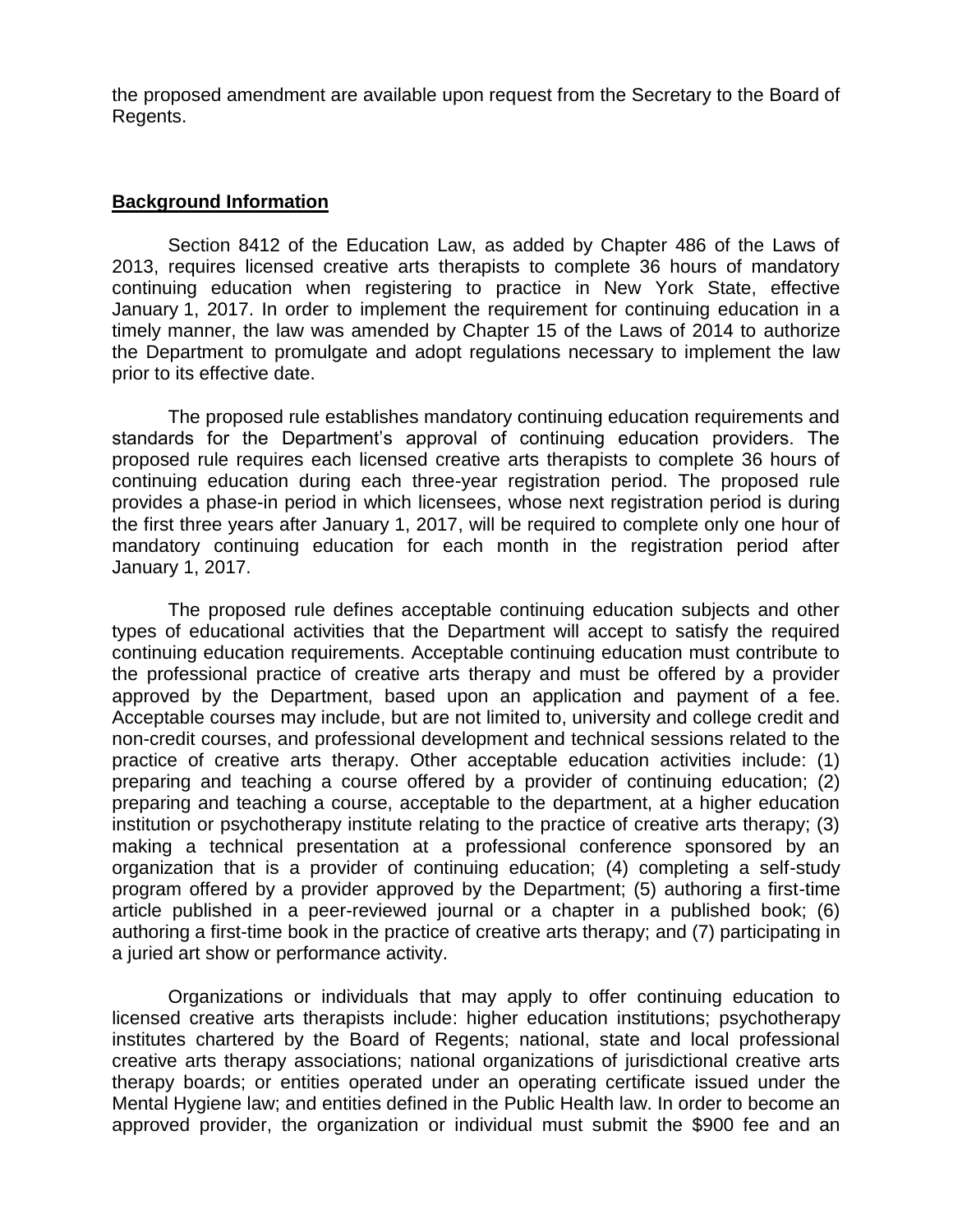application that meets the requirements in the proposed addition to the Commissioner's regulations. An approved provider must apply and pay the fee every three years and, if the Department determines a provider is not meeting the standards set forth in the proposed rule, the Department may deny or terminate its approval.

The proposed rule also establishes continuing education requirements when there is a lapse in practice, requirements for licensees under conditional registration, and fees for licensees and providers. The proposed rule is modeled after similar mandatory continuing education requirements for licensed master social workers and licensed clinical social workers, for whom continuing education requirements have been in place since January 1, 2015 and for physical therapists and licensed massage therapists, for whom continuing education requirements have been in place since 2009 and 2012, respectively.

#### **Timetable for Implementation**

The proposed rule will come before the Board of Regents for action at its January 2016 meeting. If adopted at the January meeting, the rule will become effective January 1, 2017, which is the effective date of the statute.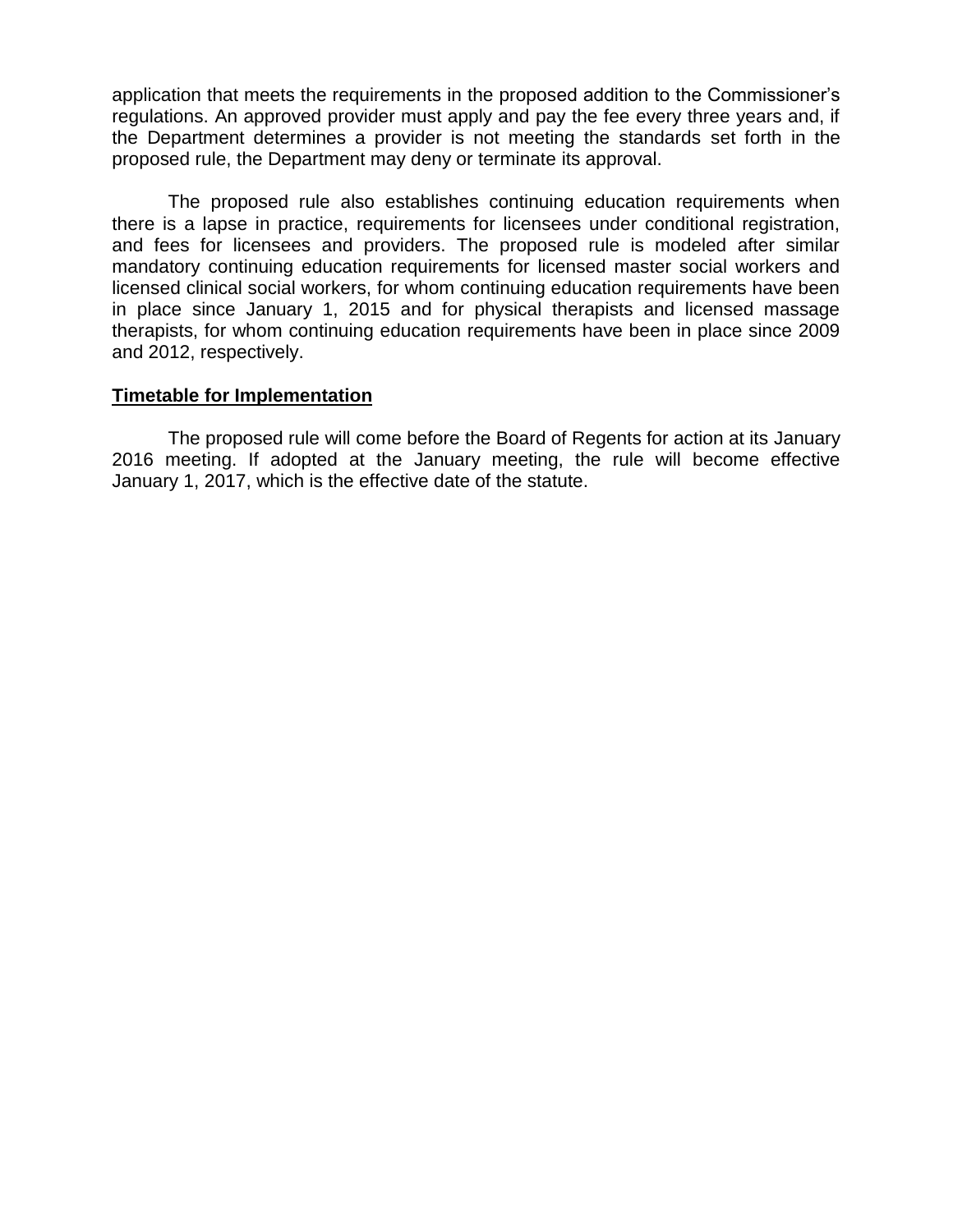AMENDMENT TO THE REGULATIONS OF THE COMMISSIONER OF EDUCATION

Pursuant to sections 207, 212, 6504, 6507 and 8412 of the Education Law, Chapter 486 of the Laws of 2013 and Chapter 15 of the Laws of 2014.

Section 79-11.8 of the Regulations of the Commissioner of Education is added, effective January 1, 2017, to read as follows:

§79-11.8 Continuing education for licensed creative arts therapists.

(a) Definitions. As used in this section:

(1) Acceptable accrediting agency means an organization accepted by the department as a reliable authority for the purpose of accreditation at the postsecondary level, applying its criteria for granting accreditation in a fair, consistent and nondiscriminatory manner, such as an agency recognized for this purpose by the Council for Higher Education Accreditation.

(2) Higher education institution means a degree-granting postsecondary institution accredited by an acceptable accrediting agency.

(3) Psychotherapy institute means a psychotherapy institute chartered by the Board of Regents, or an institution offering a program which meets the requirements of section 52.35 of this Title.

(b) Applicability of requirements.

(1) Each licensed creative arts therapist, required under article 163 of the Education Law to register with the department to practice in New York State, shall comply with the mandatory continuing education requirements as prescribed in subdivision (c) of this section, except those licensees exempt from the requirement or who obtain an adjustment to the requirement pursuant to paragraph (2) of this subdivision or who are subject to a different requirement pursuant to this section.

(2) Exemptions and adjustments to the requirement.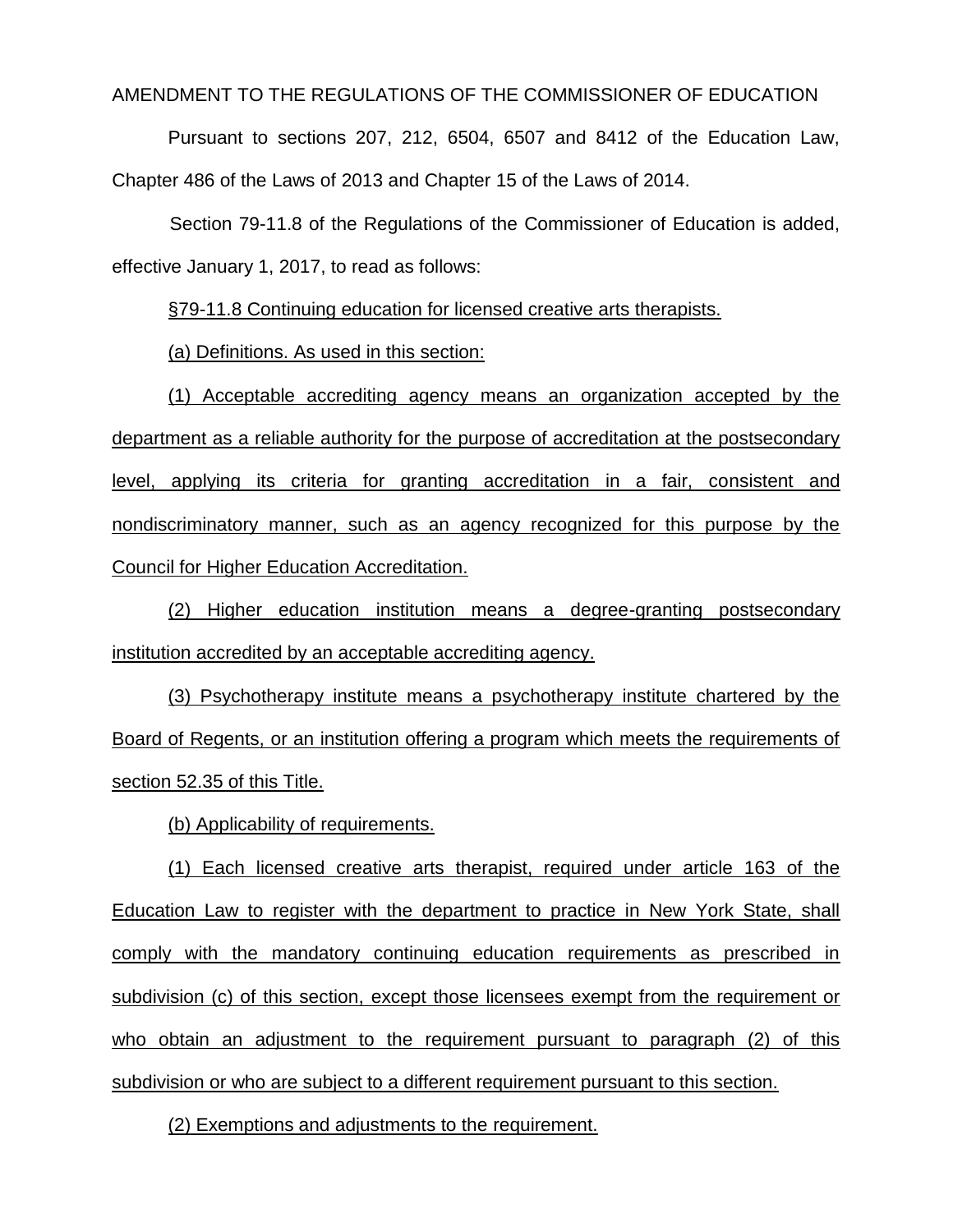(i) Exemptions. The following licensees shall be exempt from the continuing education requirements, as prescribed in subdivision (c) of this section:

(a) licensees for the triennial registration period during which they are first licensed to practice as a licensed creative arts therapist in New York State; and

(b) licensed creative arts therapists who are not engaged in the practice of creative arts therapy, as evidenced by not being registered to practice in New York State, except as otherwise prescribed in subdivision (e) of this section to meet the requirements for the resumption of practice in New York State.

(ii) Adjustments to the requirement. An adjustment to the continuing education requirement, as prescribed in subdivision (c) of this section, may be made by the department, provided that the licensee documents good cause that prevents compliance or the department determines otherwise that there is good cause that prevents compliance, which shall include, but not be limited to, any of the following reasons: poor health or a specific physical or mental disability certified by an appropriate health care professional; or extended active duty with the Armed Forces of the United States; or other good cause beyond the licensee's control which in the judgment of the department, makes it impossible for the licensee to comply with the continuing education requirements in a timely manner.

(c) Mandatory continuing education requirement.

(1) General requirement.

(i) During each triennial registration period, meaning a registration period of three years' duration, an applicant for registration shall complete at least 36 hours of continuing education, acceptable to the department, as defined in paragraph (2) of this subdivision. Any licensed creative arts therapist whose first registration date following January 1, 2017 occurs less than three years from such date shall complete continuing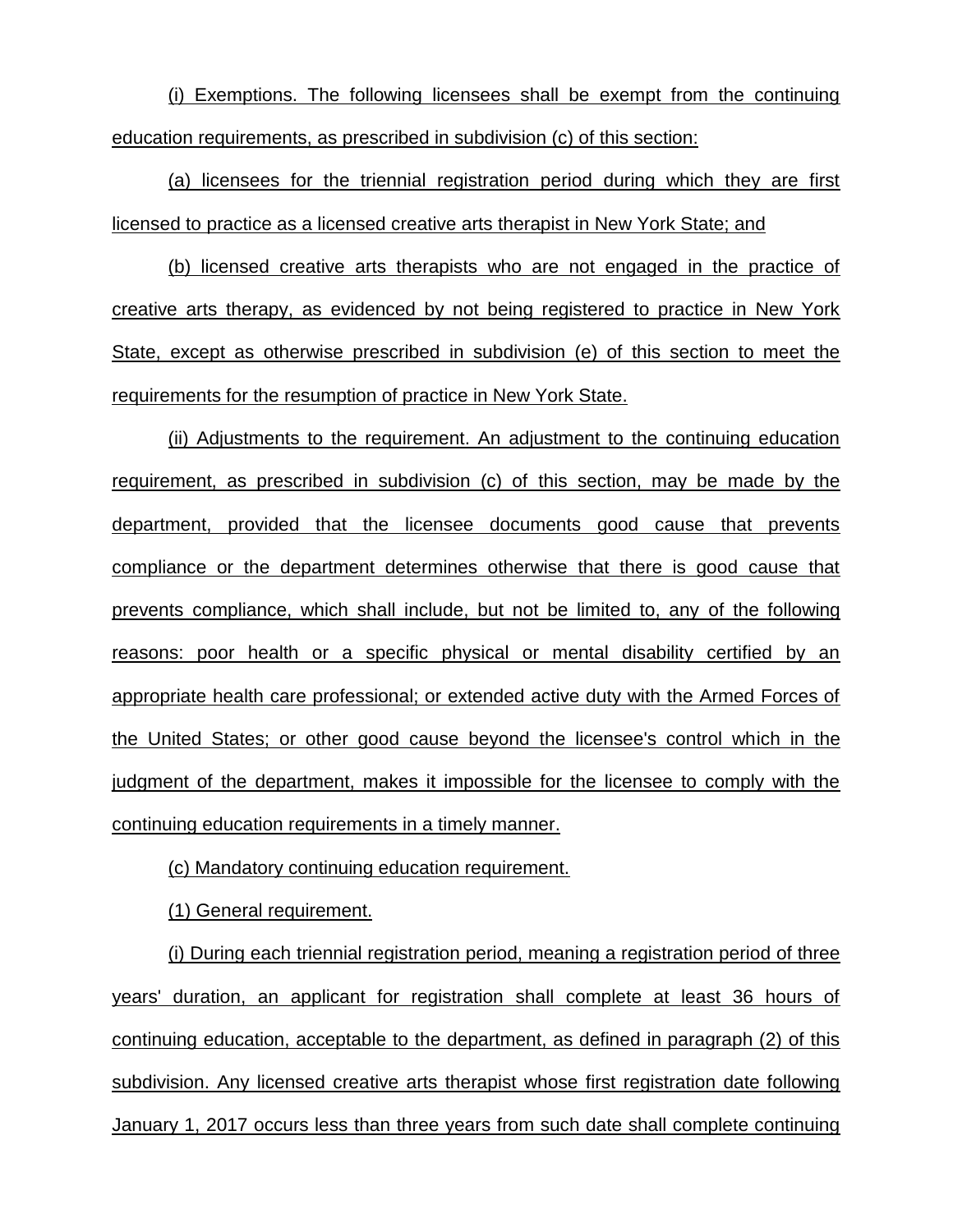education hours on a prorated basis at the rate of one hour of acceptable formal continuing education per month for the period beginning January 1, 2017 up to the first registration date thereafter. Such continuing education shall be completed during the period beginning January 1, 2017 and ending before the first day of the new registration period.

(ii) Proration. Unless otherwise prescribed in this section, during each registration period of less than three years' duration, an applicant for registration shall complete acceptable continuing education, as defined in paragraph (2) of this subdivision and within the limits prescribed in such paragraph, on a prorated basis at a rate of one hour of continuing education per month for such registration period.

(2) Acceptable formal continuing education. To be acceptable to the department, continuing education shall meet the requirements of this paragraph. Such continuing education must be in subjects prescribed in subparagraph (i) of this paragraph and be the types of learning activities prescribed in subparagraph (ii) of this paragraph and subject to the prohibition contained in subparagraph (iii) of this paragraph.

(i) Acceptable subjects.

(a) The formal continuing education shall be in professional and clinical skills in accordance with the practice of creative arts therapy as defined in section 8404 of the Education Law. Such subjects may include but shall not be limited to: clinical interventions and evidence-based practice; cross-disciplinary offerings from medicine, law, administration, education, behavioral and social sciences related to creative arts therapy practice, patient communications, recordkeeping, and matters relating to law and/or ethics which contribute to professional practice in creative arts therapy and the health, safety, and/or welfare of the public.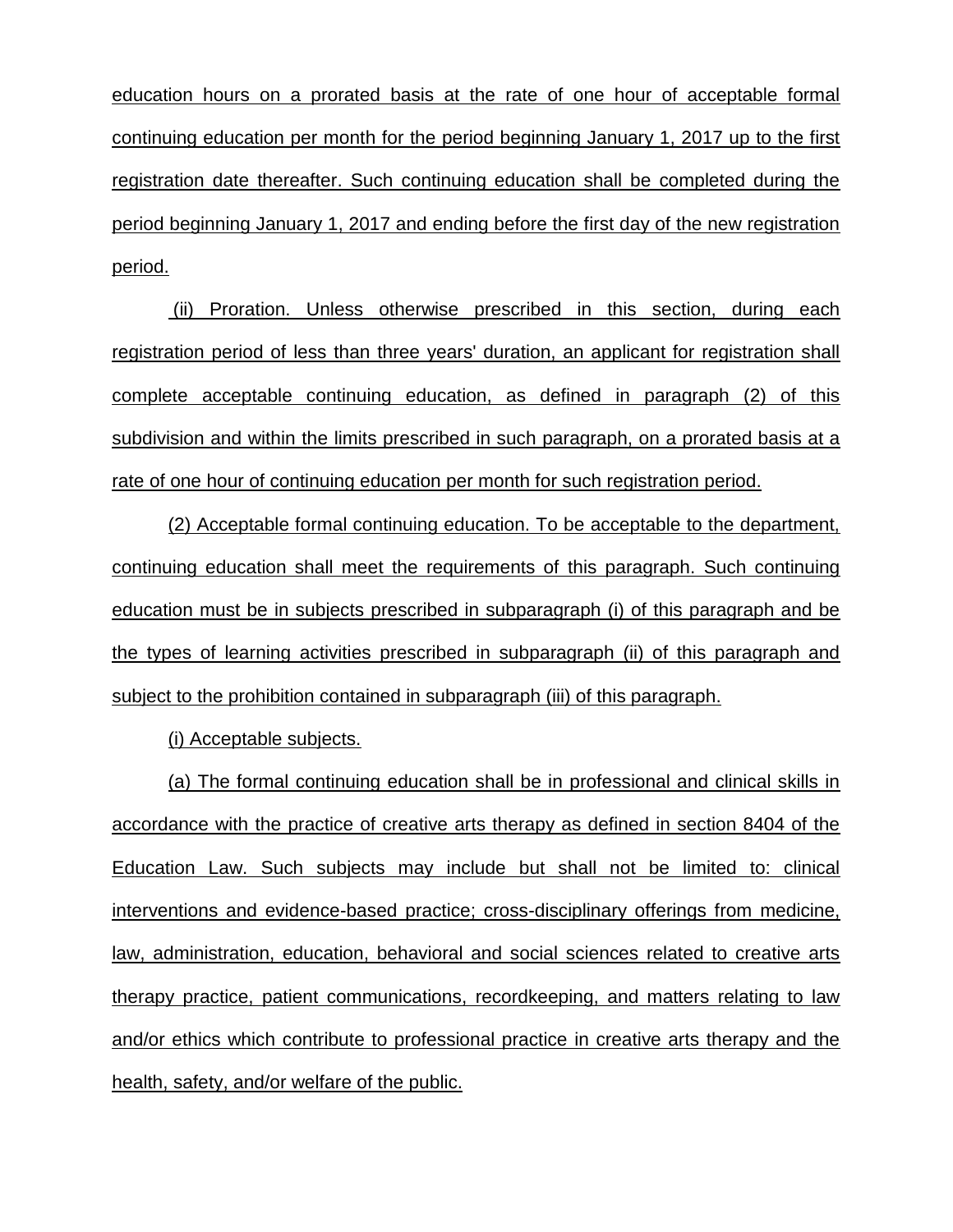(b) All subject topics must be comparable to those taught in professional education programs in creative arts therapy offered by a program that is registered under section 52.34 of the Commissioner's Regulations.

(ii) Types of learning activities. Acceptable continuing education shall be the types of learning activities prescribed in this subparagraph and shall be subject to the limitations prescribed in this subparagraph and subparagraph (iii) of this paragraph.

(a) Courses of learning. Acceptable courses of learning and other education activities must be taken from a provider who has been approved by the department on the basis of an application and fee, pursuant to subdivision (i) of this section. Formal courses of learning shall include but not be limited to, university and college credit and non-credit courses, and professional development programs and technical sessions offered by national, state and local professional associations and other organizations acceptable to the department, and any other organized educational and technical programs related to the practice of creative arts therapy that are acceptable to the department.

(b) Other educational activities. Acceptable continuing education shall be the following other educational activities:

(1) preparing and teaching a course offered by a provider of continuing education to licensed creative arts therapists, approved pursuant to subdivision (i) of this section, provided that such teaching shall not be acceptable where the licensee has taught the course on more than one occasion without presenting new or revised material. Continuing education hours that may be credited for this activity may include actual instructional time plus preparation time which may be up to two additional hours for each hour of presentation;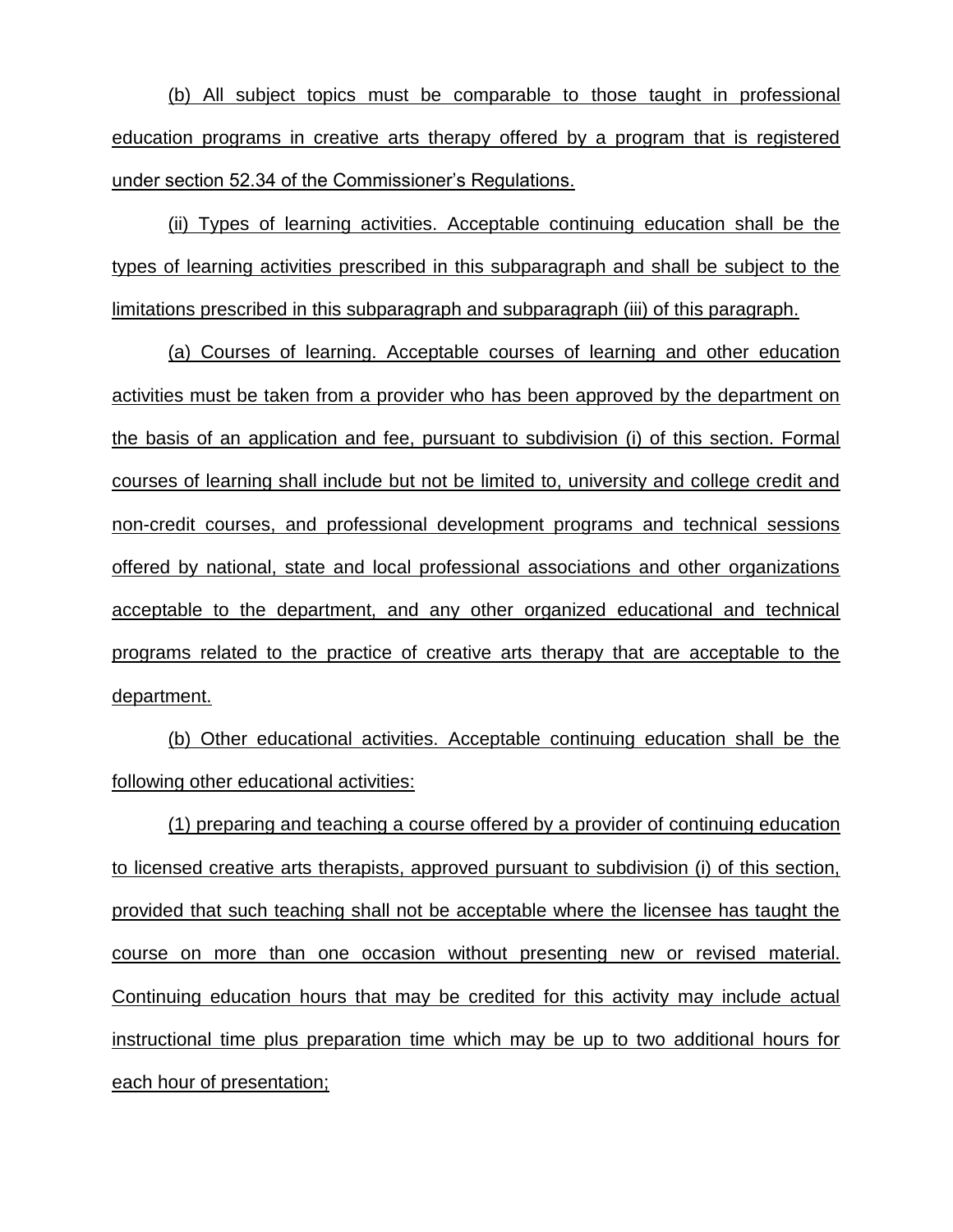(2) preparing and teaching a course, acceptable to the department, at a higher education institution or psychotherapy institute, as defined in paragraphs (2) and (3) of subdivision (a) of this section, relating to the practice of creative arts therapy, provided that such teaching shall not be acceptable where the licensee has taught the course on more than one occasion without presenting new or revised material. Continuing education hours that may be credited for this activity may include actual instructional time plus preparation time which may be up to two additional hours for each hour of presentation;

(3) making a technical presentation at a professional conference sponsored by an organization that is a provider of continuing education to licensed creative arts therapists and that is approved pursuant to subdivision (i) of this section, provided that such presentation shall not be acceptable where the licensee has presented on the topic on more than one occasion without presenting new or revised material. Continuing education hours that may be credited for this activity shall include actual presentation time, plus preparation time which may be up to two additional hours for each hour of presentation;

(4) completing a self-study program, meaning structured study, offered by a provider approved pursuant to subdivision (i) of this section, that is based on audio, audio-visual, written, on-line, or other media, and does not include live instruction, transmitted in person or otherwise, during which the student may communicate and interact with the instructor and other students. Self-study may comprise no more than twelve hours of continuing education in any three-year registration period, or one-third of the hours for a registration period other than three years;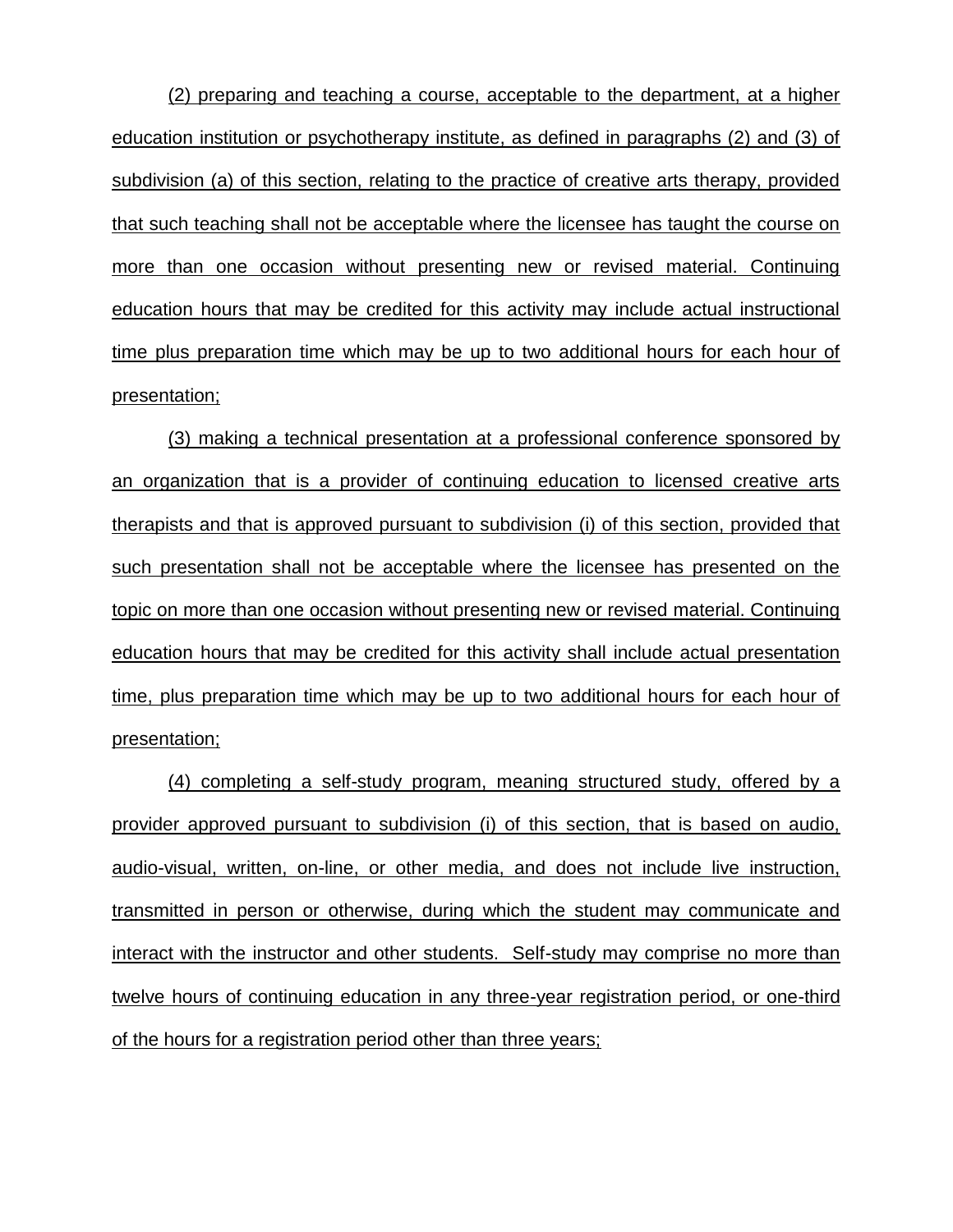(5) authoring a first-time article published in a peer-reviewed journal or a chapter in a published book, provided that the amount of continuing education credit awarded for such activity shall be two hours;

(6) authoring a first-time book in the practice of licensed creative arts therapy, provided that the amount of continuing education credit awarded for such activity shall be five hours; or

(7) participating in a juried art show or performance activity, including engaging in dance, movement, drama, music or poetry performances and/or art installations, which is a competition in which participants' works are judged by a person or panel of persons convened specifically to judge the participants' efforts, either by the competition's stated rubric or theme or by a subjective set of criteria dependent upon the nature of the competition or the judges themselves, provided that the amount of continuing education credit awarded for such show or activity shall be no more than two hours per year or six hours in a triennial registration period.

(c) The department may, in its discretion and as needed to contribute to the health and welfare of the public, require the completion of continuing education courses in specific subjects to fulfill this mandatory continuing education requirement.

(iii) Prohibition.

(a) Any continuing education designed for the sole purpose of personal development, marketing, business practices, and maximizing profits for the practice of a licensed creative arts therapist shall not be considered by the department as acceptable continuing education.

(b) Supervision of a licensed creative arts therapist, limited permit holder, student or intern in a placement that is part of a license-qualifying program, is not an acceptable subject of continuing education.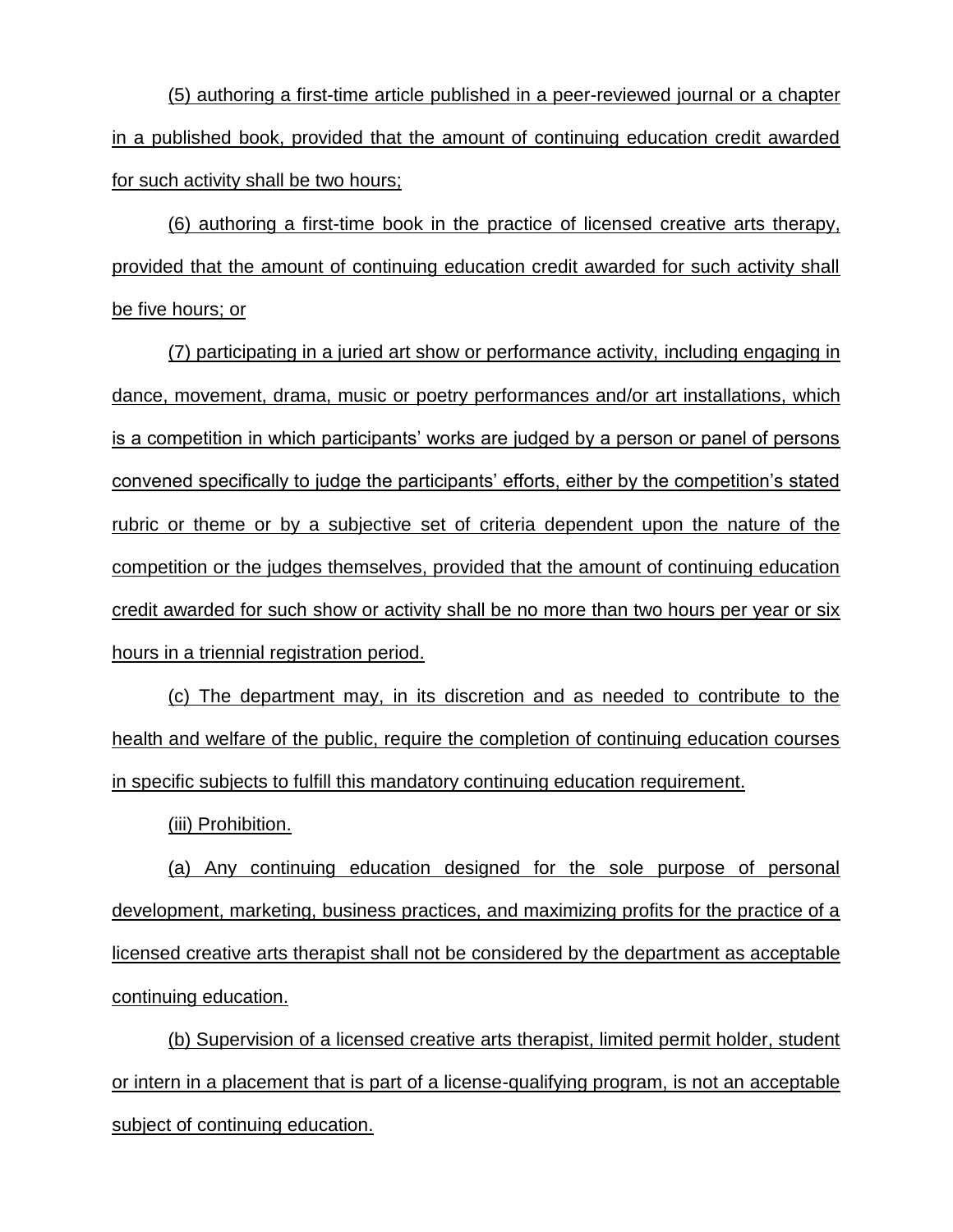(d) Renewal of registration. At each re-registration, licensed creative arts therapists shall certify to the department that they have either complied with the continuing education requirements, as prescribed in this section, or are subject to an exemption or adjustment to such continuing education requirements, as prescribed in subdivision (b) of this section.

(1) A licensee who has not satisfied the mandatory continuing education requirements shall not practice until such requirements have been met and the licensee has been issued a registration certificate by the department, except where a licensee has been issued a conditional registration, as provided for in subdivision (f) of this section.

(2) Continuing education hours taken during one registration period may not be transferred to the subsequent registration period.

(e) Requirement for lapse in practice.

(1) A licensee returning to the practice of licensed creative arts therapy after a lapse in practice, as evidenced by not being registered to practice in New York State, whose first registration date after such lapse in practice occurs less than three years from January 1, 2017 shall be required to complete:

(i) at least one hour of acceptable continuing education for each month beginning with January 1, 2017 until the beginning of the new registration period, which shall be completed for a licensee who has not lawfully practiced creative arts therapy continuously in another jurisdiction throughout such lapse period, in the 12-month period before the beginning of the new registration period; and for the licensee who has lawfully practiced as a licensed creative arts therapist continuously in another jurisdiction throughout such lapse period, in the new registration period or at the option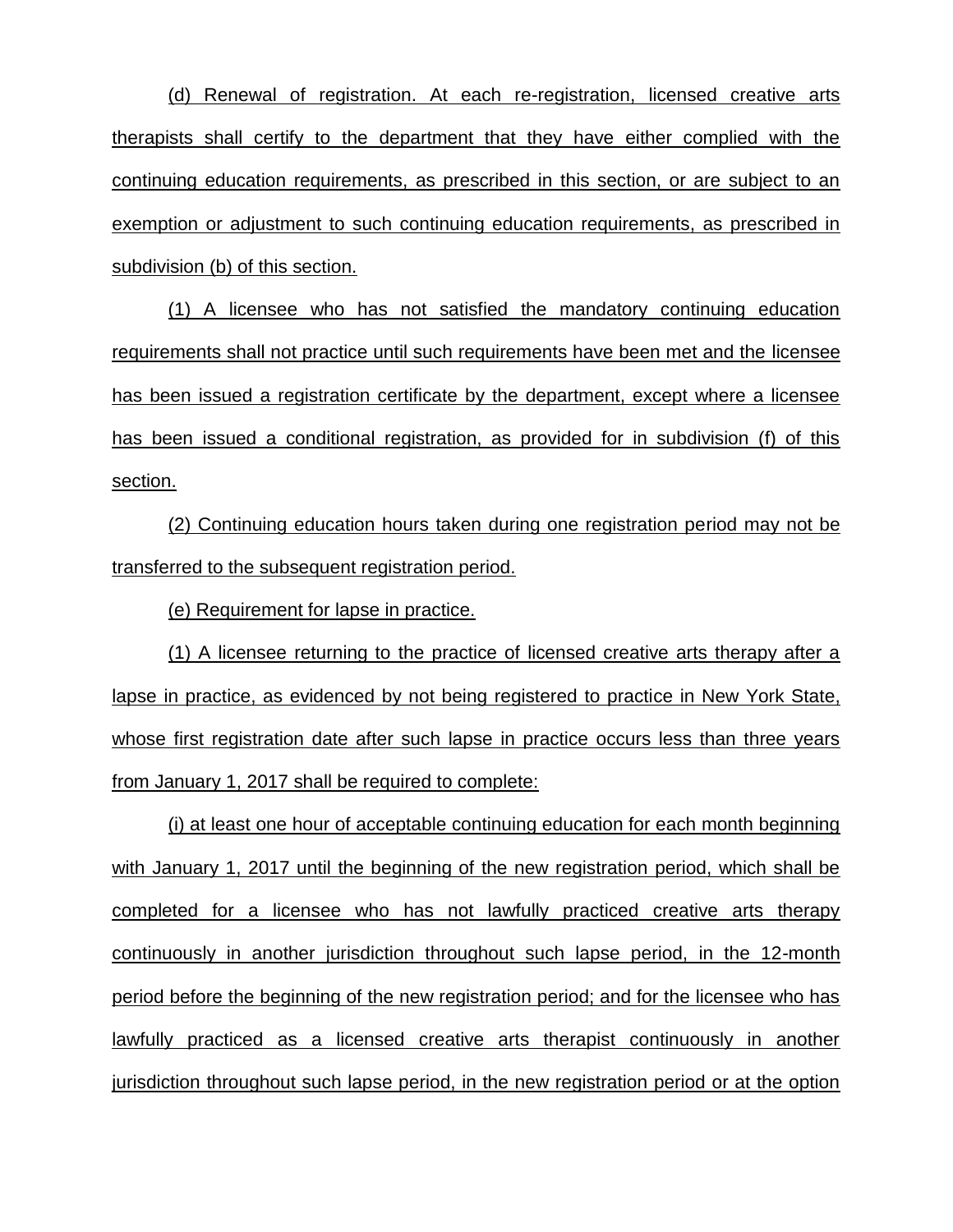of the licensee in the period beginning 36 months before the commencement of the new registration period and ending at the conclusion of such new registration period; and

(ii) for a licensee who has not lawfully practiced as a licensed creative arts therapist continuously in another jurisdiction throughout such lapse period, at least 12 hours of acceptable continuing education in each successive 12-month period of the new registration period; and for a licensee who has lawfully practiced licensed creative arts therapy continuously in another jurisdiction throughout such lapse period, the regular continuing education requirement during the new registration period.

(2) Except as prescribed in paragraph (1) of this subdivision for registrations therein specified, a licensee who returns to practice as a licensed creative arts therapist after a lapse in practice in which the licensee was not registered to practice in New York State and did not lawfully practice continuously in another jurisdiction throughout the lapse period, shall be required to complete:

(i) the continuing education requirement applicable to the period of time the licensee was registered in the licensee's last registration period;

(ii) at least one hour of acceptable continuing education for each month of lapsed registration up to a maximum 36 hours, which shall be completed in the 12 months before the beginning of the new registration period; and

(iii) at least 12 hours of acceptable continuing education in each succeeding 12 month period, after such registration is reissued, until the next registration date.

(3) Except as prescribed in paragraph (1) of this subdivision for registrations therein specified, a licensee who returns to practice as a licensed creative arts therapist after a lapse in practice in which the licensee was not registered to practice in New York State but did lawfully practice creative arts therapy continuously in another jurisdiction throughout the lapse period, shall be required to complete: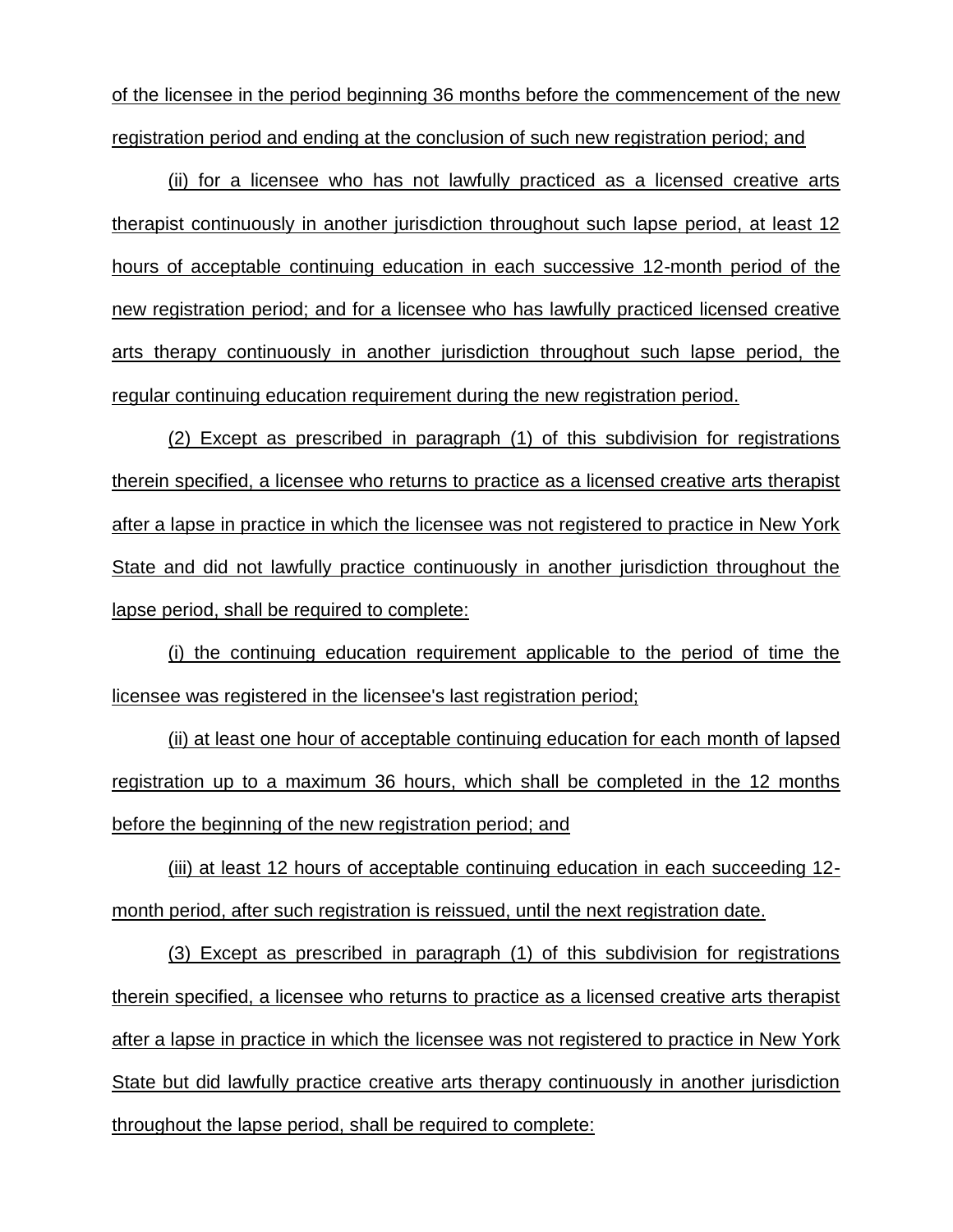(i) the continuing education requirement applicable to the period of time the licensee was registered in the licensee's last registration period; and

(ii) at least one hour of acceptable continuing education for each month of lapsed registration up to a maximum of 36 hours, which shall be completed in the new registration period, or at the option of the licensee in the period beginning 36 months before the commencement of the new registration period and ending at the conclusion of the new registration period; and

(iii) the regular continuing education requirement during the new registration period.

(f) Conditional registration.

(1) The department may issue a conditional registration to a licensee who attests to or admits to noncompliance with the continuing education requirements of this section, provided that such licensee meets the following requirements:

(i) the licensee agrees to remedy such deficiency within the conditional registration period;

(ii) the licensee agrees to complete the regular continuing education requirement at the rate of one hour of acceptable continuing education per month during such conditional registration period; and

(iii) the licensee agrees to complete additional continuing education during such conditional registration period, which the department may require to ensure the licensee's proper delivery of professional creative arts therapy services consistent with the licensee's practice as a licensed creative arts therapist.

(2) The duration of such conditional registration shall not exceed one year and shall not be renewed or extended.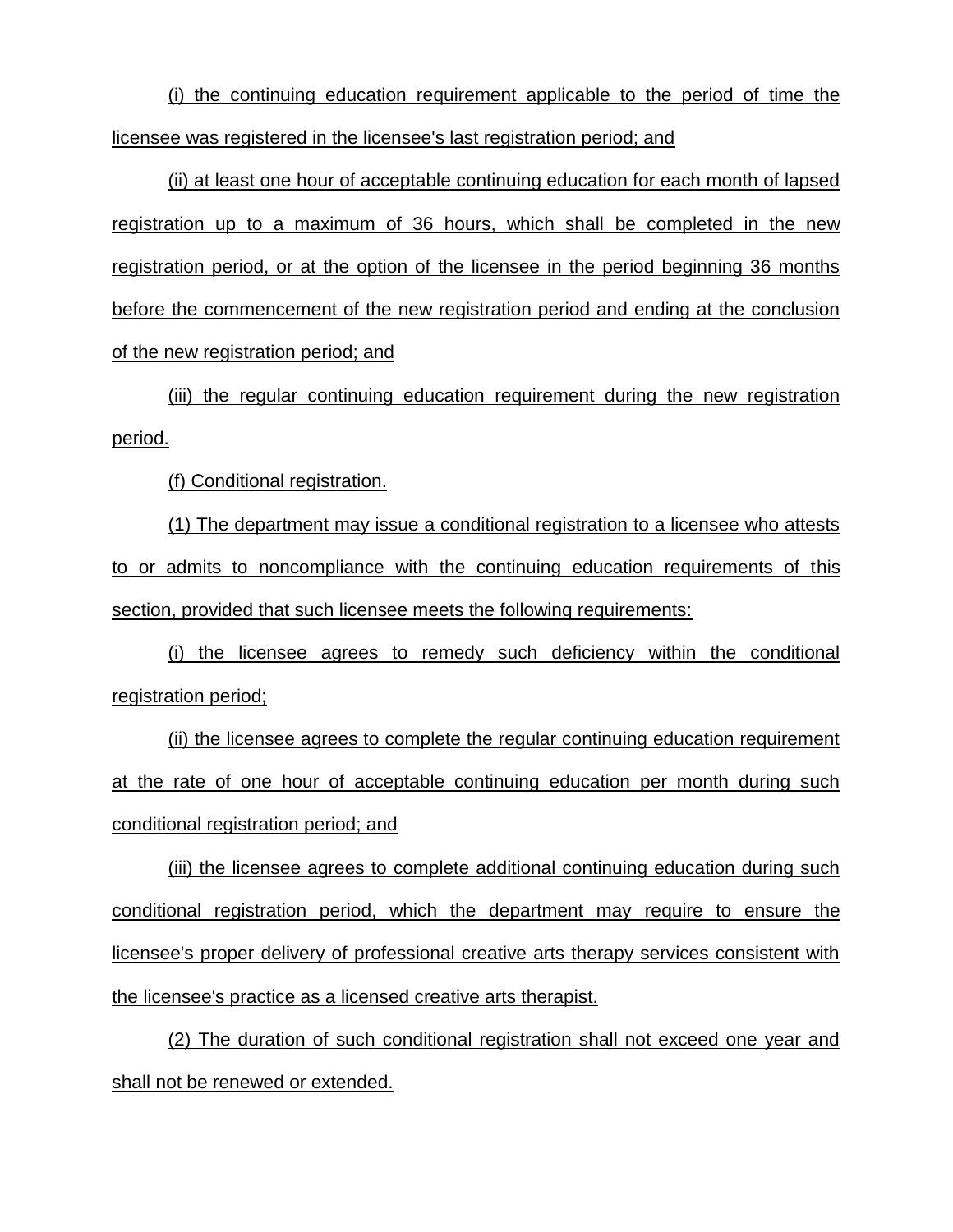(g) Licensee records. Each licensee subject to the requirements of this section shall maintain, or ensure access by the department to, a record of completed continuing education, which includes: the title of the course if a course, the type of educational activity if an educational activity, the subject of the continuing education, the number of hours of continuing education completed, the provider's name and any identifying number (if applicable), attendance verification if a course, participation verification if another educational activity, a copy of any article or book for which continuing education credit is claimed with proof of publication, the program for juried show or performance, as defined in subclause (7) of clause (b) of subparagraph (ii) of paragraph (2) of subdivision (c) of this section, and the date and location of the continuing education. Such records shall be retained for at least six years from the date of completion of the continuing education and shall be made available for review by the department in the administration of the requirements of this section.

(h) Measurement of continuing education study. Continuing education credit shall be granted only for acceptable continuing education, as prescribed in subdivision (c) of this section. For continuing education courses, a minimum of 50 minutes shall equal one continuing education hour of credit. For credit-bearing university or college courses, each semester-hour of credit shall equal 15 continuing education hours of credit, and each quarter-hour of credit shall equal 10 continuing education hours of credit. Continuing education credit for other educational activities shall be awarded as described in clause (b) of subparagraph (ii) of paragraph (2) of subdivision (c) of this section or as otherwise prescribed by the department.

(i) Provider approval.

(1) An entity or individual seeking approval by the department as a provider of continuing education to licensed creative arts therapists in the form of courses of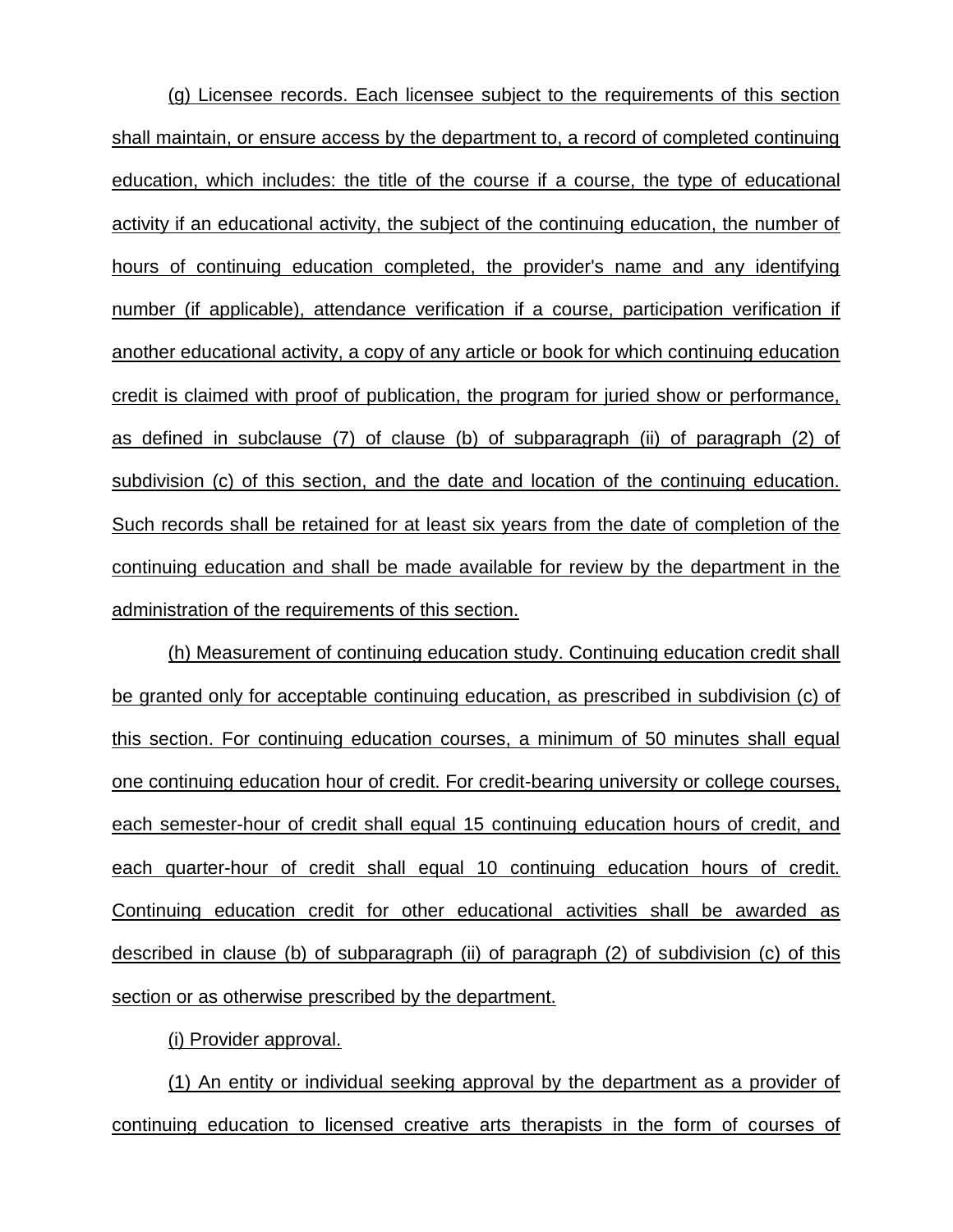learning or self-study programs shall submit the fee prescribed in paragraph (3) of subdivision (j) of this section and meet the requirements of paragraphs (2) and (3) of this subdivision.

(2) An entity or individual eligible to apply for approval to be a provider of continuing education to licensed creative arts therapists includes, but is not limited to:

(i) a higher education institution that offers programs that are registered pursuant to Part 52 of this Title as leading to licensure as a licensed creative arts therapist in New York or accredited by the American Art Therapy Association (AATA) or a higher education institution that is accredited by an acceptable accrediting agency and that offers graduate coursework that is directly related to the enhancement of practice, skills and knowledge of licensed creative arts therapists;

(ii) a psychotherapy institute, as defined in paragraph (3) of subdivision (a) of this section that offers coursework that is directly related to the enhancement of practice, skills and knowledge of licensed creative arts therapists;

(iii) a national creative arts therapist organization or other professional organization that promotes and protects the health, safety and welfare of the public and fosters good practice in the creative arts therapy profession, including specialty boards, acceptable to the department;

(iv) a New York State creative arts therapist organization, acceptable to the department, that is incorporated or otherwise organized in New York State that promotes and protects the health, safety and welfare of the public and fosters good practice in the creative arts therapy profession in the State of New York as a whole and/or a region of the State of New York;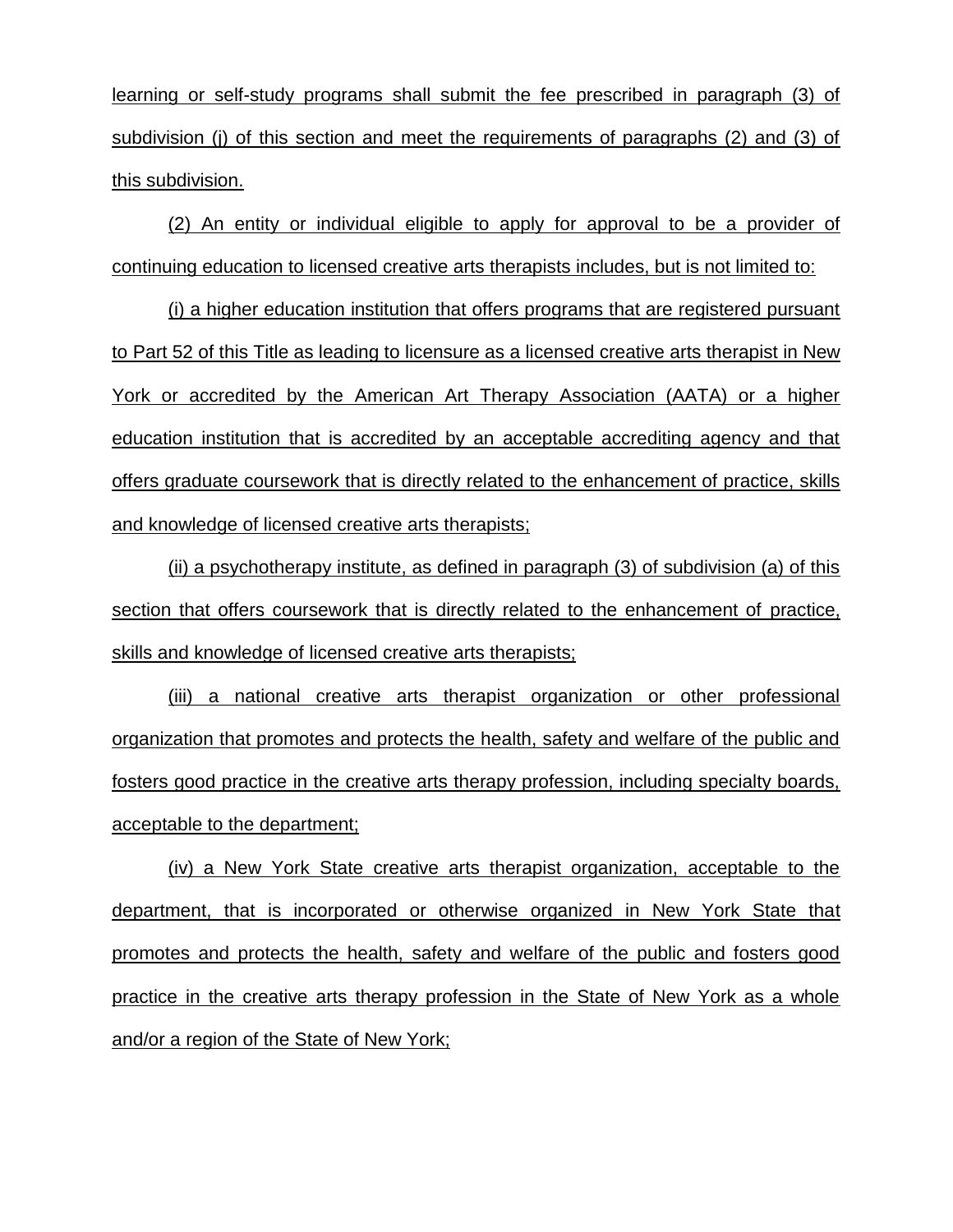(v) a national organization of jurisdictional boards of creative arts therapy that promote and protect the health, safety and welfare of the public and fosters good practice in the creative arts therapy profession;

(vi) an entity operated under an operating certificate appropriately issued in accordance with articles 16, 31 or 32 of the Mental Hygiene Law;

(vii) an entity, hospital or health facility defined in section 2801 of the Public Health Law; or

(viii) an individual with expertise to provide continuing education to New York State licensed creative arts therapists.

(3) Department review of providers.

(i) The department shall conduct a review of providers that apply for approval to offer continuing education to licensed creative arts therapists.

(ii) An organization or individual desiring to offer continuing education shall submit, with the fee as set forth in subdivision (j) of this section, an application for advance approval as a provider at least 90 days prior to the date of the commencement of such continuing education that documents that the organization or individual:

(a) will offer courses of learning or self-study programs in one or more of the subjects prescribed for acceptable continuing education in subparagraph (i) of paragraph (2) of subdivision (c) of this section;

(b) is an organized entity or individual, included in paragraph (2) of this subdivision, including but not limited to an institution that offers a graduate program that leads to licensure in creative arts therapy; or a national, State, or local creative arts therapy organization; or a hospital, behavioral health program or program serving persons with developmental disabilities; or another entity that employs licensed creative arts therapists and possesses the expertise to offer courses/educational activities; or an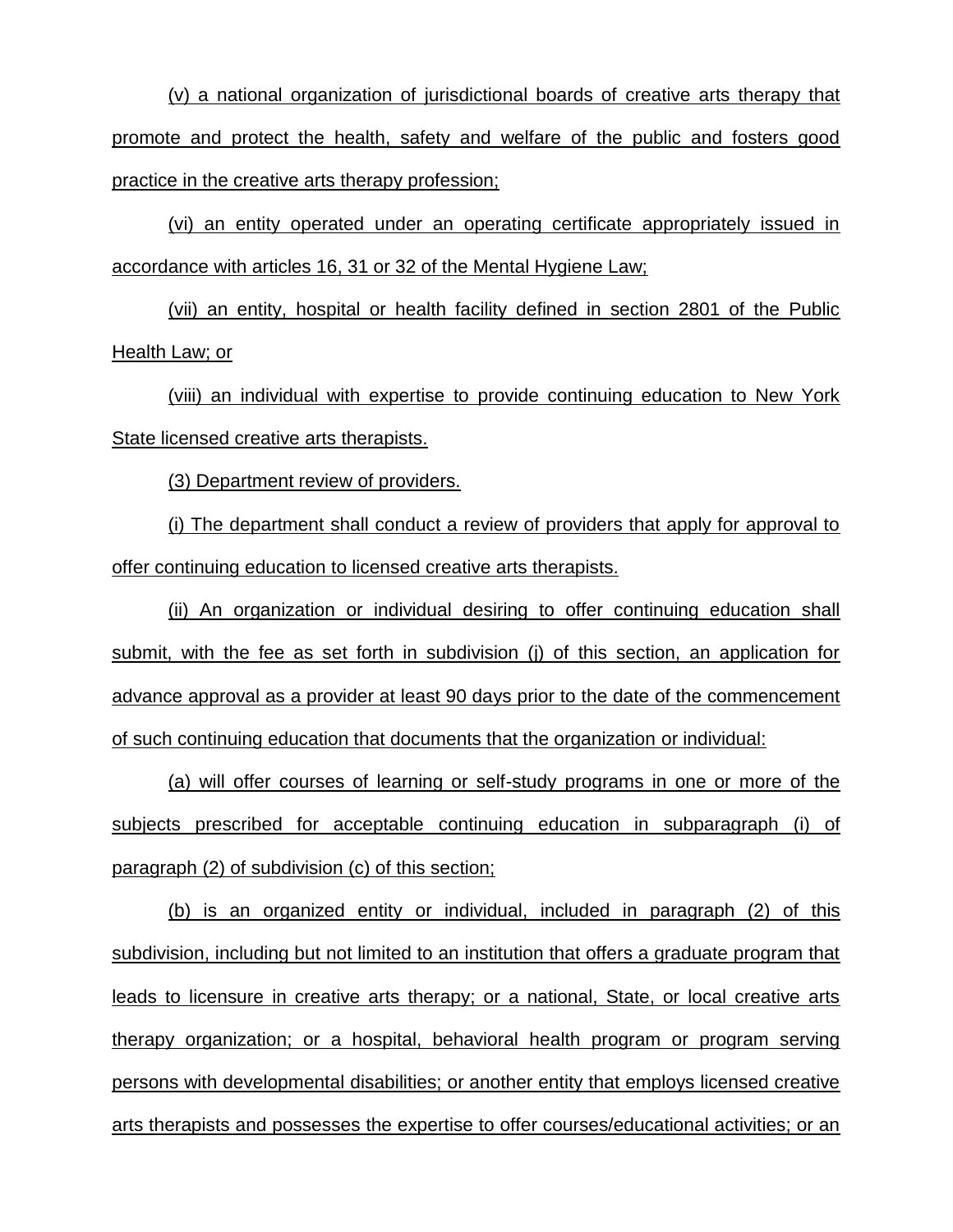individual with expertise to provide continuing education to New York State licensed creative arts therapists; or an organization desiring to provide continuing education to New York State licensed creative arts therapists; or an organization that proposes to offer courses of learning or self-study programs to licensed creative arts therapists; or an organized educational entity with expertise in creative arts therapy education and practice; and that meets the requirements of this subdivision;

(c) provides course instructor(s) who are qualified to teach the courses which will be offered, including but not limited to: faculty of a licensed creative arts therapy program offered by a higher education institution; or instructor(s) who are specially qualified authorities in activities that are directed at developing and enhancing a licensee's practice as a licensed creative arts therapist, as determined by the department with assistance from the State Board for Mental Health Practitioners, to conduct such courses;

(d) has a method of assessing the learning of participants, and describes such method; and

(e) will maintain records for at least six years from the date of completion of coursework, which shall include, but shall not be limited to, the name and curriculum vitae of the faculty or instructor(s), a record of attendance of licensed creative arts therapists in the course if a course; a record of participation of licensed creative arts therapists in the self-instructional coursework if self-instructional coursework; an outline of the course, date and location of the course, and the number of hours for completion of the course. In the event an approved provider discontinues operation, the governing body of such provider shall notify the department and shall transfer all records as directed by the department.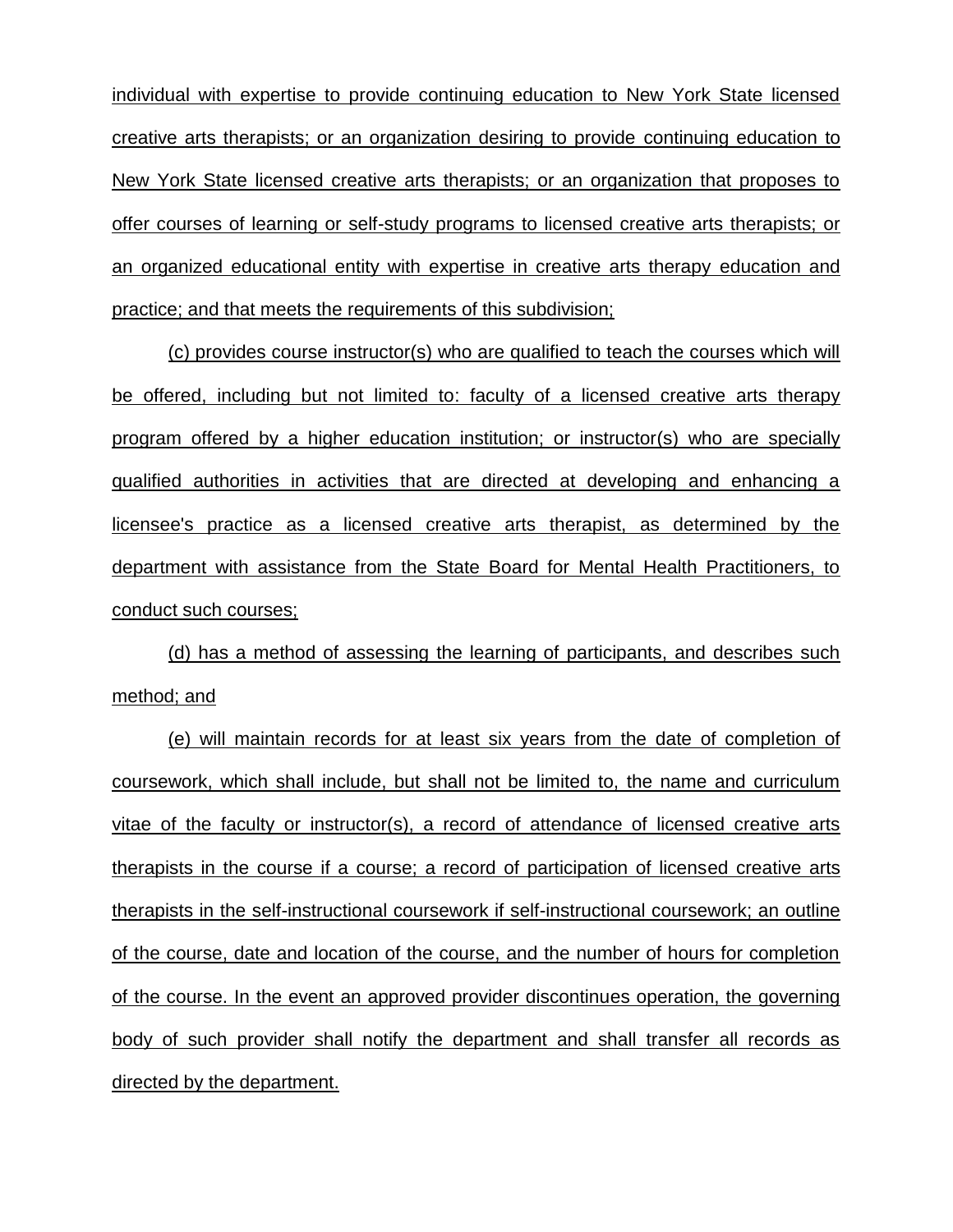(iii) Providers that are approved by the department pursuant to the requirements of this paragraph shall be approved for a three-year term.

(iv) The department may conduct site visits of, or request information from, a provider approved pursuant to the requirements of this paragraph to ensure compliance with such requirements, and a provider shall cooperate with the department in permitting such site visits and in providing such information.

(v) A determination by the department that a provider approved pursuant to the requirements of this paragraph is not meeting the standards set forth in this paragraph shall result in the denial or termination of the approved status of the provider.

(vi) Prohibition: Presenters of didactic instruction may be persons who are not licensed by the State of New York as licensed creative arts therapists. The performance of activities that fall within the restricted scope of practice of the licensed creative arts therapist must be done by individuals licensed and registered under article 163 of the Education Law, or those otherwise authorized by law to perform such activities, when the continuing education occurs in the State of New York.

(j) Fees.

(1) At the beginning of each registration period, a mandatory continuing education fee of \$45 shall be collected from licensees engaged in the practice of creative arts therapy in New York State, except for those exempt from the requirement pursuant to subparagraph (i) of paragraph (2) of subdivision (b) of this section. This fee shall be in addition to any applicable registration fees required by sections 6507-a and 8404 of the Education Law.

(2) Licensees applying for a conditional registration, pursuant to the requirements of subdivision (f) of this section, shall pay a fee that is the same as and in addition to, any applicable fee for the triennial registration required by sections 6507-a and 8404 of